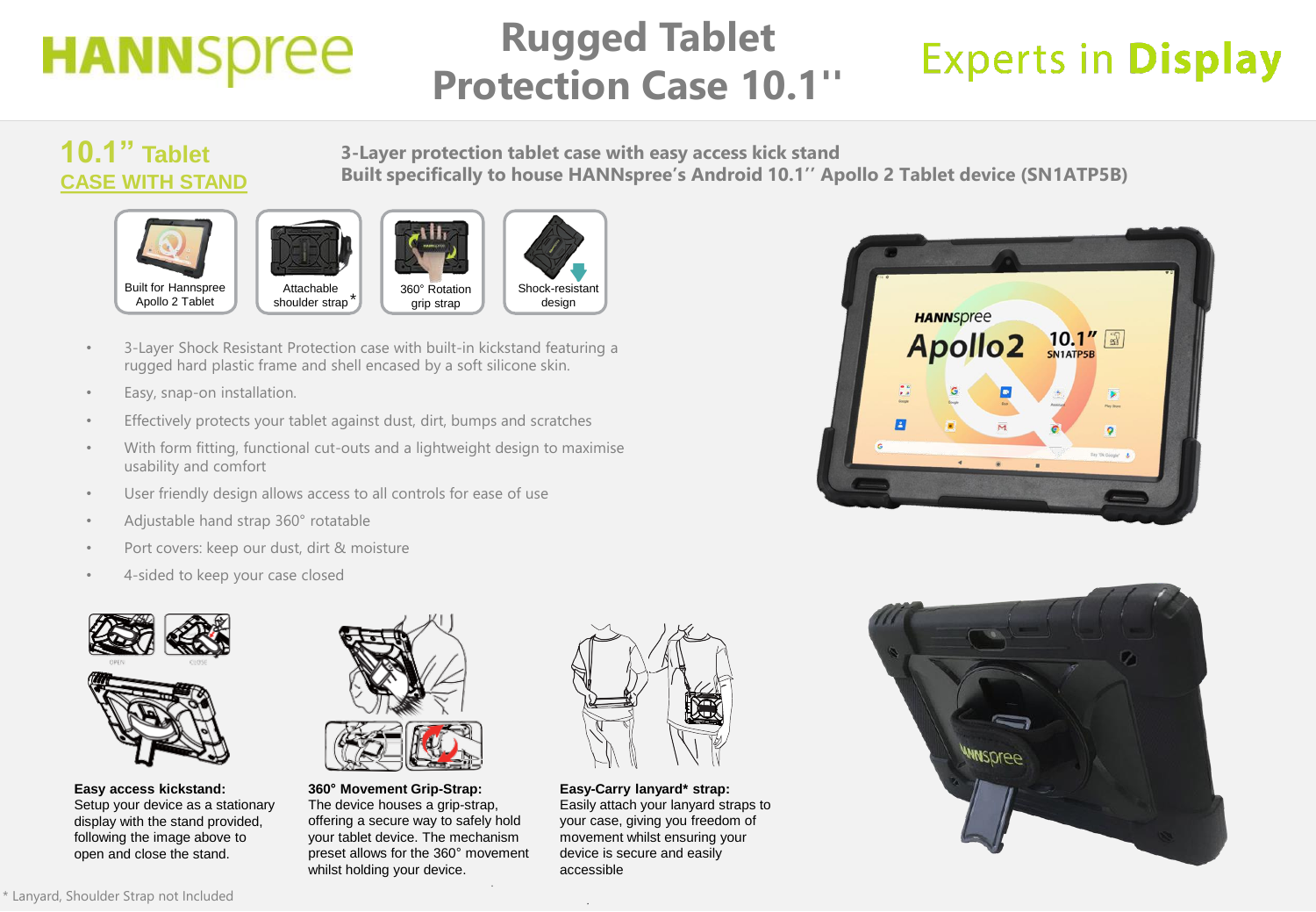# **HANNSpree**

### **Rugged Tablet Protection Case 10.1''**

### **Experts in Display**



1. Gently unclasp the tabs on the right and left side of the case.



2. Peel the silicone corner shell back on all four corners.



3. The device includes a lanyard strap, the holes found behind the silicone are specifically for this feature. (lanyard not included)



4. Centre your tablet with the top facing upwards, slide it into the case from the top.



5. Reapply the silicone corners and use the tabs to secure your device in place.



Product Dimensions: 266 x 196 x 30 mm Single Carton Size: 268 x 198 x 40 mm Net Weight: 430 g

PART. NO.: 80-PF000001G00K EAN CODE.: 4711404023859

@ 2021 HANNSpree Europe Holdings B.V. Specifications and design as well as accessories are subject to change without notice. Screen shots are simulated. Actual products may differ slightly from those illustrated on this pr material. Please refer to actual samples for final selection. The products displayed on this promotion material may not be available for purchase in your particular country or locality. Please check with your local HANNspr representatives for the availability of specific products in your area. All brand, product, Service names and logos are trademarks and/or registered trademarks of their respective manufactures and Companies.